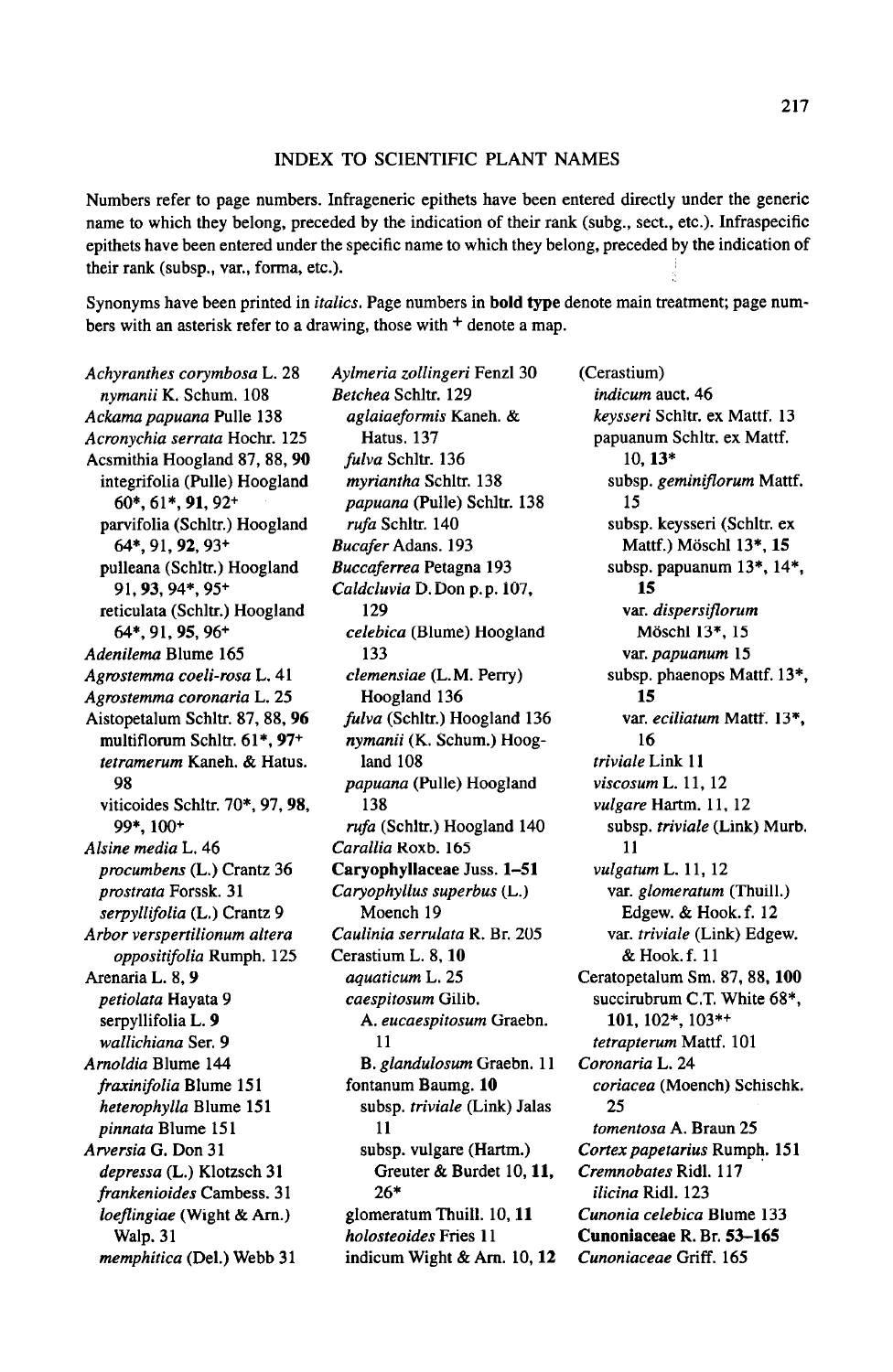Cymodocea König 169, 203 subg.Phycagrostis Asch 203 subg. Phycoschoenus (Asch.) Asch. 211 sect. Phycagrostis Asch. 203 sect. Phycoschoenus Asch. 211 acaulis Peter 204 aequorea auct. 204 var. Wight ex Kunth 213 asiatica Makino 205 australis (Miq.) Trimen 210 ciliata (Forssk.) Asch. 205, 215 isoetifolia Asch. 213 rotundata Asch. 203, 204\* serrulata (R. Br.) Asch. & Magnus 204, 205, 206\* Cymodoceaceae N. Taylor 201-216 Dianthus L. 8, <sup>16</sup> barbatus L. 16, 17 caryophyllus L. <sup>17</sup> chinensis L. 16, 18 var. giganteus Regel 18 heddewigii Benary 18 plumarius L. 17, <sup>18</sup> superbus L. 17, <sup>19</sup> Diplanthera Thouars 207 madagascariensis Steud. 210 pinifolia Miki <sup>208</sup> tridentata Steinh. 210 uninervis Asch. 209 Dirhynchosia Blume 129 celebica (Blume) Blume <sup>133</sup> Drymaria Willd. ex Schultes 8, 19 ciliaris Hort. Berol. ex C.A. Mey. 22 cordata (L.) Roem. & Schultes 20 forma indica Miq. <sup>21</sup> subsp. diandra (Blume) Duke 19, 20\*, 21 cordata auct. 48 diandra Blume 21 extensa Wall, ex Edgew. & Hook. f. 21 gerontogea F. Muell. <sup>21</sup> hirsuta Bartl. 22 retusa Wight & Arn. <sup>21</sup> stylosa Backer 22

(Drymaria) villosa Cham. & Schltdl. 19, 22 Dzieduszyckia Rehmann 193 Enhalus Rich. 169 Eudianthe coeli-rosa (L.) Rchb. 41 Gillbeea F. Muell. 87, 88, 104 ledermannii Engl 106 papuana Schltr. 60\*, 69\*, 105\*, 106+ Gypsophila L. 8, <sup>22</sup> ceballosii Pau & Vicioso 23 elegans M. Bieb. 23 var. latipetala Barkoudah 23 paniculata L. <sup>23</sup> producta Stapf 23 vaccaria (L.) Sm. 51 Hagaea Vent. 27 Halodule Endl. 168, 203, 207 australis Miq. <sup>210</sup> pinifolia (Miki) Hartog <sup>208</sup> tridentata (Steinh.) F. Muell. 210 uninervis (Forssk.) Asch. 208, 209\* Halophila Thouars 169 Hapalosia Wight & Arn. <sup>31</sup> loeflingiae Wight & Arn. 31 Holosteum cordatum L. 20 Hyala L'Her. ex DC. 27 Hydrogeton Lour. <sup>177</sup> heterophyllus Lour. 186 Kaernbachia Schltr. 165 Kernera serrulata (R. Br.) Schult. 205 Lahaya Roem. & Schultes <sup>27</sup> Larbrea A. St.-Hil. 25 Leiospermum D. Don <sup>163</sup> Loeflingia indica Retz. <sup>31</sup> Lychnis L. 8, <sup>24</sup> alba Mill. 42 chalcedonica L. 24 coriacea Moench 25 coronaria (L.) Desr. 24 officinalis (L.) Scop. 38 Malachia aquatica (L.) Fries 25 Malachium Fries 25 Melandrium album (Mill.) Garcke 42 noctiflorum (L.) Fries 42

Mniarium singuliflorum F. Muell. 40 Mollia Willd. 27 Myosanthus Desv. 25 Myosoton Moench 8, <sup>25</sup> aquaticum (L.) Moench 25, 26\* Neillia D. Don 165 Opocunonia Schltr. 87, 88, 107\* kaniensis Schltr. 108 nymanii (K. Schum.) Schltr. 61\*, 108, 109\*, 110\* papuana Kaneh. & Hatus. 108 trifoliolata Schltr. 108 Pellacalyx Korth. 165 Pharnaceum depressum L. <sup>31</sup> Phucagrostis Cavolini 203 ciliata (Forssk.) Ehrenb. & Hempr. ex Kuntze <sup>215</sup> isoetifolia (Asch.) Kuntze 213 rotundata Ehrenb. & Hempr. 204 serrulata (R. Br.) Kuntze 205 Phycagrostis Willd. 203 Phycoschoenus (Asch.) Nakai 211 isoetifolia (Asch.) Nakai 213 Polia Lour. 27 Polycarpa prostrata (Forssk.) Kuntze 31 pusilla Hiern <sup>31</sup> Polycarpaea Lam. 8, 27 corymbosa (L.) Lam. 28, 29\* depressa (L.) DC. <sup>31</sup> memphitica Del. <sup>31</sup> prostrata (Forssk.) Decne. <sup>31</sup> sumbana K. Bakker 28 timorense K. Bakker 28, 30 zollingeri (Fenzl) K. Bakker 27, 30 Polycarpon L. 8, <sup>31</sup> apurense Kunth <sup>31</sup> brachypetalum Gagnepain32 indicum (Retz.) Merr. 31 loeflingii(Wight & Arn.) Benth. 31 var. tonkinense Gagnep. <sup>31</sup> polyphyllum Blanco <sup>31</sup> prostratum (Forssk.) Asch. & Schweinf. 29\*, 31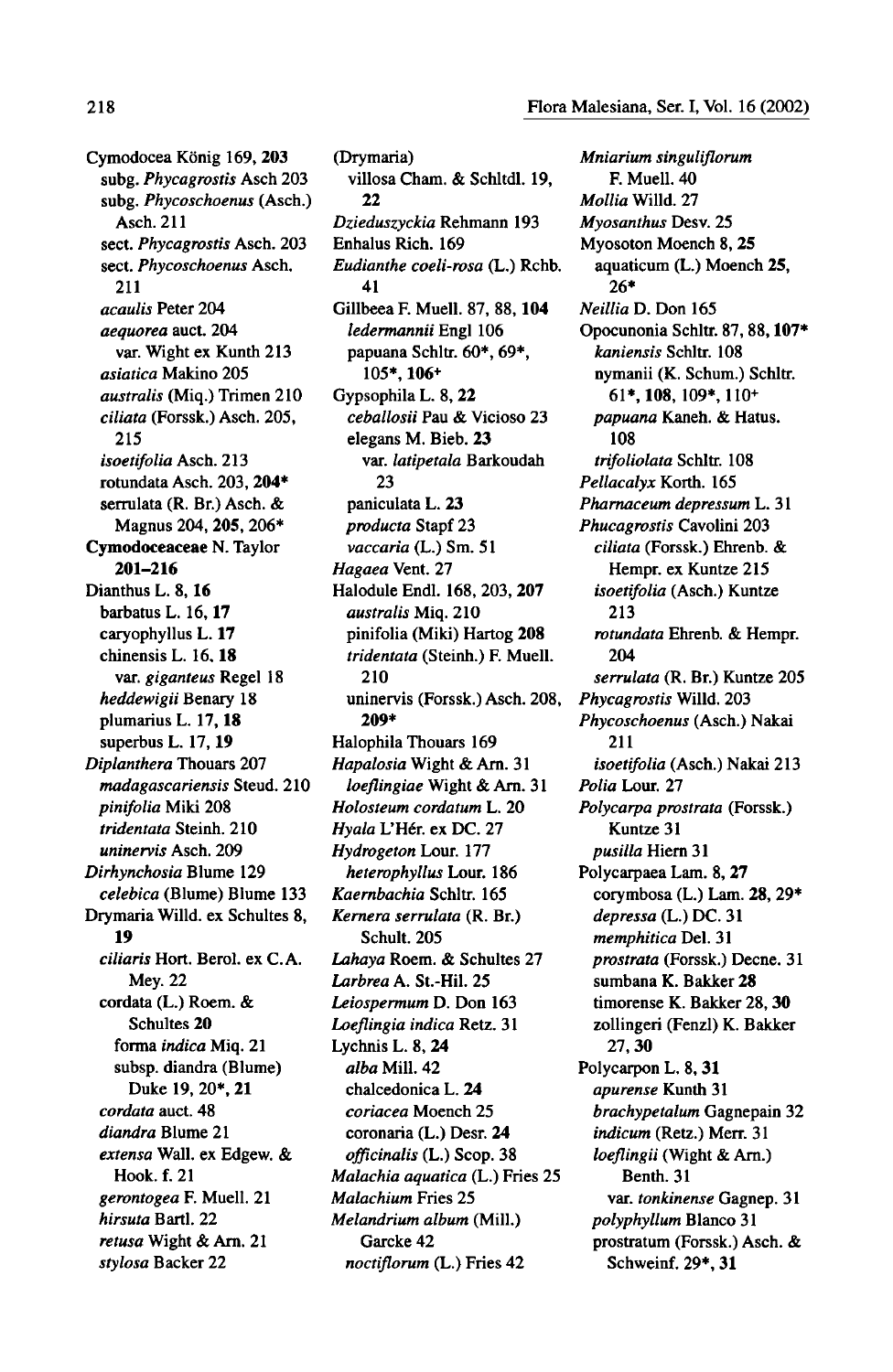Polycarpum Scop. 31 depressum (L.) Rohrb. <sup>31</sup> Polycarpus Post & Kuntze <sup>31</sup> Posidonia serrulata (R. Br.) Spreng. 205 Potamogeton L. 177 subg. Coleogeton (Rchb.) Raunk. 179 subg. Potamogeton 179 acutifolius auct. 183 <sup>x</sup> anguillanus Koidz. <sup>190</sup> angustifolius auct. 184 berchtoldii Fieber 191 crispus L. <sup>181</sup> dentatus Hagstr. 184 digynus Wall. <sup>182</sup> distinctusA. Benn. 181, 182 franchetii A. Benn. & Baagoe 182 furcatus Hagstr. 181, 183 gaudichaudii Cham. & Schldl. 184 gaudichaudii auct. 191 heterophyllus Hamilton <sup>187</sup> indicus Roxb. 185 indicus auct. 182 javanicus Hassk. 187 lucens L. 181, 184 lucens auct. 191 maackianus A. Benn. 180, 184, 185\* maackianus <sup>x</sup> wrightii <sup>185</sup> malaianus Miq. 185 var. tenuior Miq. <sup>182</sup> malaianus auct. 188, 191 mucronatus C.B. Presl 191 natans L. forma indicus Miq. 182 x nipponicus Makino 190 x nitens Weber 190 nodosus Poir. 181, 185 oblongus auct. 182 octandrus Poir. 180, 186 oxyphyllus Miq. 181, 187 panormitanus Biv. <sup>191</sup> papuanicus Wiegleb 181, 188 pectinatus L. 181, 188, 189\* perfoliatus L. 181, 189 perversus A. Benn. <sup>182</sup> <sup>x</sup> philippinensis A. Benn. <sup>185</sup> polygonifolius auct. 182, 186 pusillus L. 181, <sup>190</sup>

(Potamogeton) pusillus auct. 187 solomonensis Wiegleb 181, 193 spec. B <sup>190</sup> spec. A <sup>183</sup> tenuicaulis F. Muell. 187 tepperi auct. 186 wrightii Morong 181, 191 Potamogetonaceae Dumort. 167, 174-196 Pterophylla D. Don 144 fraxinea D. Don <sup>151</sup> Pullea Schltr. 87,88, 111 clemensiae L.M. Perry 114 decipiens L.M. Perry <sup>113</sup> glabra Schltr. 112 var. glabra 61\*, 112, 113\*, 114+ var. verticillata Hoogland 112,115+ mollis Schltr. 61\*, 71\*, 112, 116+ papuana Gibbs 113 perryana A.C. Sm. <sup>114</sup> versteeghii L.M. Perry 114 Rhizophoraceae 165 Robbairea prostrata (Forssk.) Boiss. 31 Ruppia L. 177, 193 maritima L. 195\*, 196 rostellata Koch ex Rchb. 196 sp. 210 Ruppiaceae 174 Sagina L. 8, 32 belonophylla Mattf. 33 breviflora Gilib. 36 donatioides F. Muell. 33, 34\* keysseri Mattf. 35 linnaei Presl 37 macrocarpa Maly 37 micrantha Boreau 37 micrantha Bunge 37 monticola Merr. & L.M.Perry 33, 35 papuana Warb. 33, 35 procumbens L. 33, <sup>36</sup> procumbens auct. 37 rupestris R.T.A. Schouten ex K. Larsen 33, 36 saginoides (L.) H. Karst. 33, 37

Saponaria L. 8, <sup>38</sup> hispanica Mill. <sup>50</sup> officinalis L. 38 paniculata (L.) Neumeyer 23 perfoliata Roxb. 51 segetalis Necker <sup>51</sup> vaccaria L. 51 Schizomeria D. Don 87,88,117 adenophylla L.M. Perry <sup>121</sup> brassii Mattf. 125 carrii H.C. Hopkins 118 clemensiae L.M. Perry 118, 119,120\* floribunda Schltr. 125 gorumensis Schltr. 118, 121 homaliiformis Kaneh. & Hatus. 125 ilicina (Ridl.) Schltr. 118, 122.123\* katastega Mattf. <sup>125</sup> ledermannii Schltr. 121 novoguineensisL.M. Perry 118, 123 orthophlebiaL.M. Perry 118, 124 parvifolia L.M. Perry <sup>124</sup> pulleana O.C. Schmidt <sup>121</sup> serrata (Hochr.) Hochr. 118, 125 tegens Mattf. <sup>125</sup> versteeghii L.M. Perry 118, 126 Scleranthus L. 8, 38 mniarioides F. Muell. 40 singuliflorus (F. Muell.) Mattf. 39\*, 40 Silene L. 8, 40 alba (Mill.) E.H.L. Krause 42 anglica L. 42 armeria L. 41 coeli-rosa (L.) Godr. 41 coronaria (L.) Clairv. 25 gallica L. 41, <sup>42</sup> latifolia Poir. 41, 42 noctiflora L. 41, 42 pendula L. 41, <sup>43</sup> pratensis (Rafin.) Godr. & Gren. 42 saponaria Fries ex Willk. & Lange 38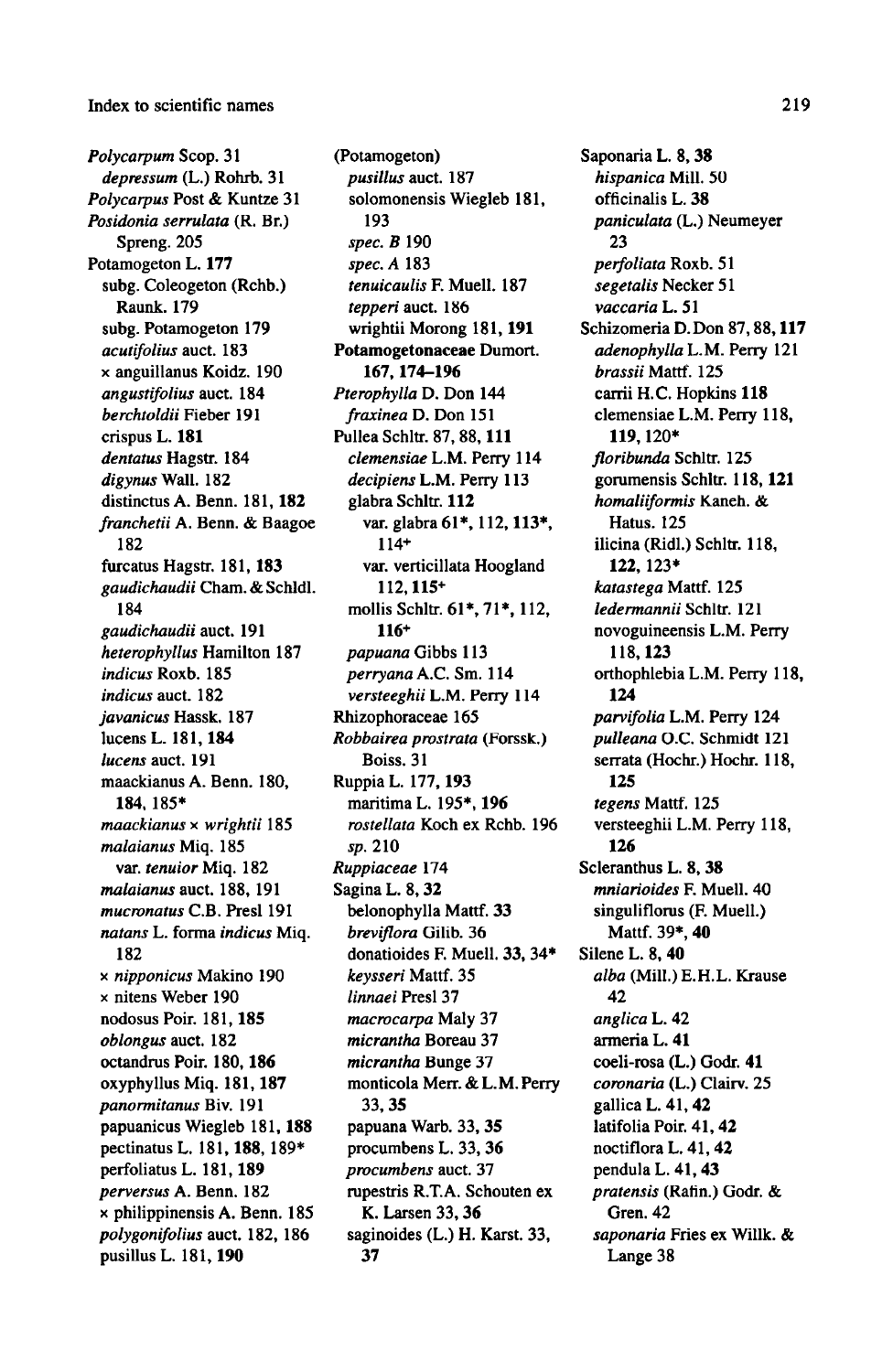Spergula L. 8, <sup>43</sup> arvensis L. 43 linicola Bor. 44 maxima Weihe 44 saginoides L. <sup>37</sup> sativa Boenn. 44 vulgaris Boenn. 44 Spiraea arborea Reinw. ex Miq. 133 pinnata Blume 151 Spiraeanthemum A. Gray 87, 88, 90, 127 bullatum Gibbs 93 idenburgense L.M. Perry 95 integrifolium Pulle <sup>91</sup> lanceolatum L.M. Perry <sup>91</sup> macgillivrayi Seem. 128 subsp. kajewskii (L.M. Perry) Hoogland 128 novoguineense L.M. Perry 95 parvifolium Schltr. 92 pulleana Schltr. 93 reticulatum Schltr. 95 reticulatum auct. 91 Spiraeopsis Miq. 87, 88, 128 brassii L.M. Perry 130, 131\* 132+ canariifolia Ridl. 140 celebica (Blume) Miq. 60\*, 130, 133, 134\*, 135+ clemensiae L.M. Perry 130, 136, 137+ fulva (Schltr.) L.M. Perry 130,136. 138+ glabrescens L.M. Perry <sup>133</sup> luzonensis Elmer 133 myriantha (Schltr.) L.M. Perry 138 papuana (Pulle) L.M. Perry 130, 138, 139+ philippinensis Elmer, 133 pometiiformis Ridl. 138 pubescens L.M. Perry <sup>132</sup> rufa (Schltr.) L.M. Perry 60\*. 130, 140+ Staphyleaceae 165 Stellaria L. 8, 44 alsine Grimm 44, 45 aquatica (L.) Scop. 25 aquatica auct. 45

(Stellaria) australis Zoll. & Mor. 45, 46 drymarioides Thw. 49 glauca With. 48 hamiltoniana N.C. Majumdar 50 japonica Miq. 45 laxa Merr. 49 mannii Hook. f. 49 media (L.) Vill. 45, 46, 47\* palustris Hoffm. 45, 48 pauciflora Zoll.& Mor. 45, <sup>49</sup> pauciflora auct. 48 saxatilis Buch.-Ham. ex D. Don 49 saxatilis auct. 46 serpyllifolia (L.) Scop. 9 stellato-pilosa Hayata 50 tetragona Blume 45 thymifolia Wall. 45 uliginosa Murray 45 vestita Kurz 45, 49 Stellularia aquatica (L.) Aschers. var. aquatica Kuntze 25 pauciflora Kuntze 49 Stollaea Schltr. 107 papuana Schltr. 108 Syringodium Kiitz. 168, 203, 211 isoetifolium (Asch.) Dandy 212\*, 213 Tanarius major Rumph. 125 Thalassia König 169 ciliata (Forssk.) Konig 215 Thalassodendron Hartog 168, 203, 213 ciliatum (Forssk.) Hartog 214\*, 215 Turpinia Vent. 165 Vaccaria Wolf 8, 50 grandiflora (Ser.) Jaub. & Spach 51 hispanica (Mill.) Rauschert 50 parviflora Moench 50 perfoliata (Roxb.) Halácsy 51 pyramidata Medik. 50 segetalis (Necker) Garcke & Aschers. 51 vulgaris Host. 50 Viscaria Bernardhi 24

Weinmannia L. 87, 88, 141 sect. Fasciculatae Bernardi 144 sect. Leiospermum (D. Don) Engl. 163 sect. Racemosae Bernardi 163 alta Engl. <sup>151</sup> aphanoneura Airy Shaw 144, 145 arnoldia A. Gray <sup>151</sup> blumei Planch. 151 var. major Ridl. 151 borneensis Engl. <sup>151</sup> bulusanensis Elmer 157 camiguinensis Elmer 157 celebica Koord. 145 clemensiae Steenis 143, 146, 147\* coodei H.C.Hopkins 144, 148 croftii H.C. Hopkins 143, 164 cuneatifoliaEngl. 159 descombesiana Bernardi 143, 148 devogelii H.C. Hopkins 144, 149 dictyoneura Schltr. 151 dulitensis Airy Shaw <sup>151</sup> eymaeana H.C. Hopkins 143, 150 fraxinea (D. Don) Miq. 73\*, 144, 151, 152\*, 153\*, 154\* fraxinifolia (Blume) Miq. 151 furfuracea H.C. Hopkins 144, 155 hooglandii H.C. Hopkins & J.C. Bradford 143, 156 horsfieldii Miq. <sup>151</sup> humblotii Baill. var. humblotii 61\* hutchinsonii Merr. 144, 157 hypoglauca Kan. & Hat. <sup>151</sup> irosinensis Elmer 157 ledermannii Schltr. 151 lucida Merr. 144, 158 luzoniensis S. Vidal 144, 158 var. puberula Elmer 159 negrosensis Elmer 143, 159 var. simplicifolia (Merr.) Bernardi 159 novoguineensisL.M. Perry 161 papuana Schltr. <sup>151</sup>